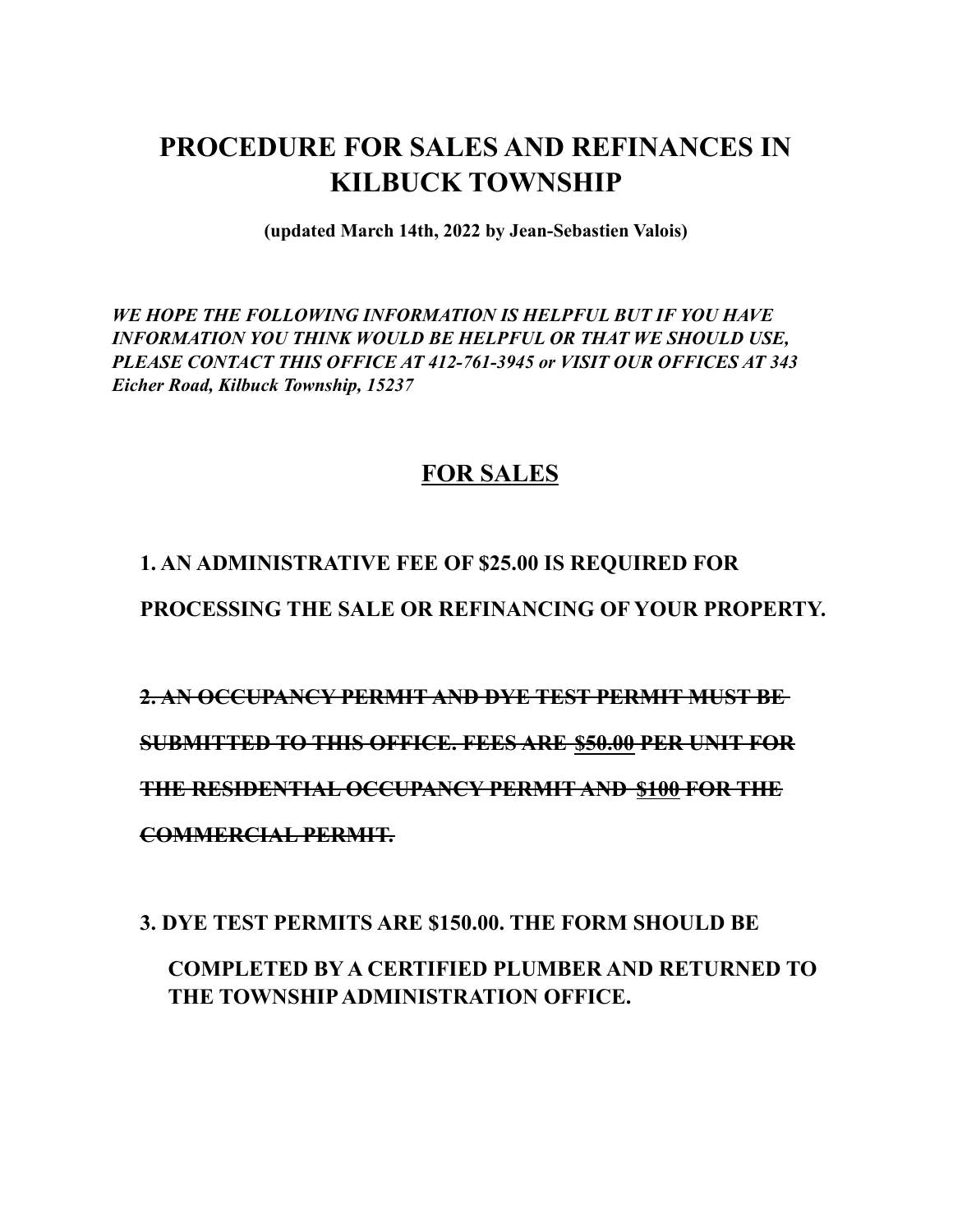- **MAKE CHECKS PAYABLE TO KILBUCK TOWNSHIPAND SEND TO 343 Eicher Road, Kilbuck Township, 15237.**
- **A DYE TEST IS NOT NECESSARY FOR SEPTIC SYSTEMS, CONDOMINIUMS OR CO-OPS.**
- **THE INSPECTION WILL BE DONE ONCE ALL PAPERWORK AND PAYMENTS ARE RECEIVED AT THE ADMINISTRATION OFFICE.**

#### **THE SELLER OR BUYER IS RESPONSIBLE FOR HIRING AND PAYING THE PLUMBER FOR DYE TESTS. KILBUCK DOES NOT REFER ANY SPECIFIC PLUMBER OR COMPANY.**

## **SEWAGE LIEN LETTERS**

#### **THERE ARE DIFFERENT SEWAGE COMPANIES THAT BILL FOR KILBUCK TOWNSHIP. CHECK WITH YOUR CLIENT AS TO WHERE THEY PAY THEIR SEWAGE BILL.**

**THE FOLLOWING PROCESS FOR SEWAGE PAYMENT INFORMATION WILL EXPEDITE YOUR LIEN LETTER:**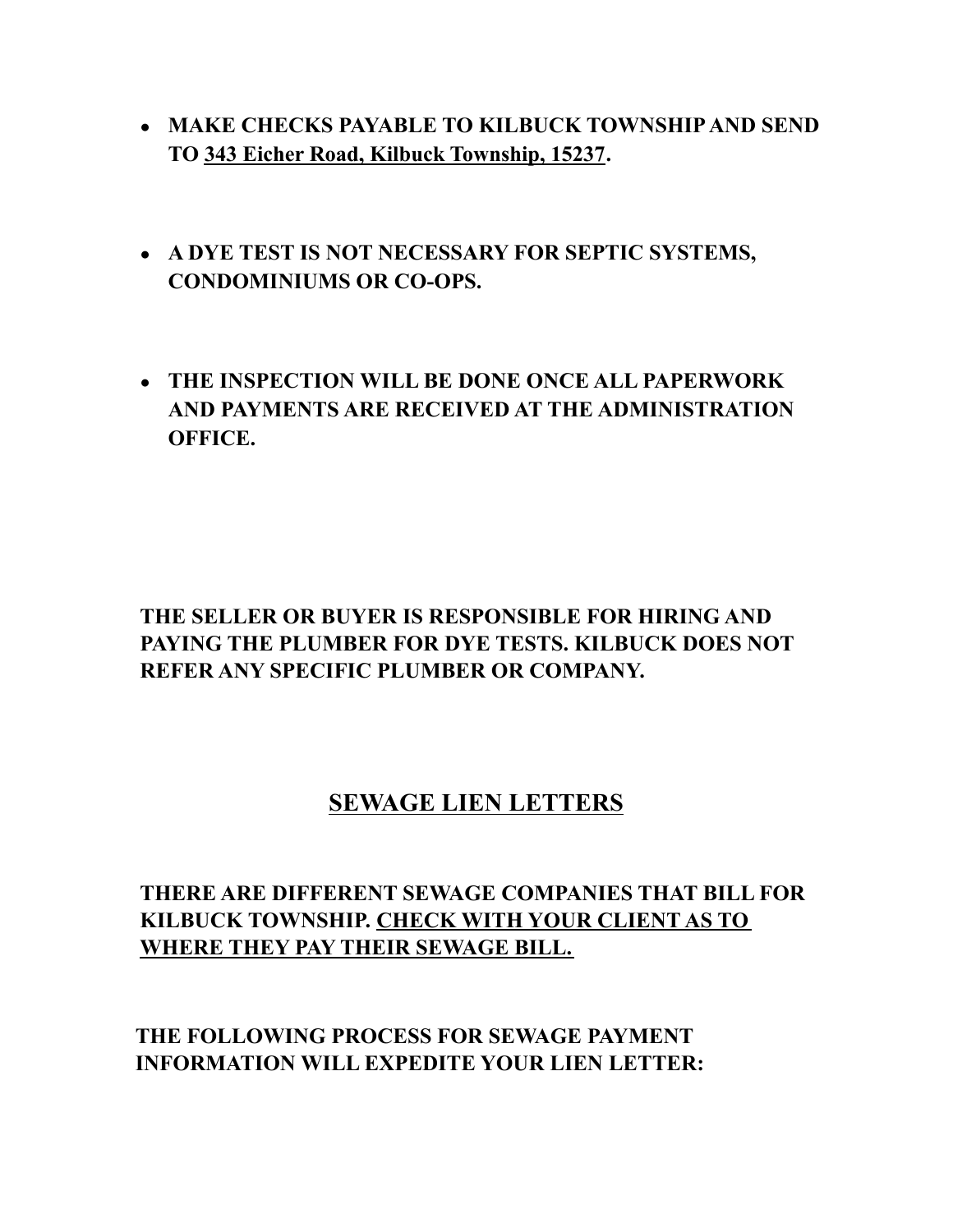### **FOR OHIO TOWNSHIP SANITARY AUTHORITY CUSTOMERS**

- **SEND REQUEST AND CHECK FOR SEWAGE LIEN LETTER TO OHIO TOWNSHIP, 1719 ROOSEVELT ROAD, PITTSBURGH, PA 15237. IMPORTANT: MAKE CHECK PAYABLE TO OHIO TOWNSHIP SANITARY AUTHORITY OR OTSA.**
- **FEE FOR THE OTSA LIEN LETTER IS:**
- **\$20.00 IF REQUEST IS RETURNED TO YOU VIA USPS…**
- **\$30.00 IF SENT VIA FAX.**
- **THAT OFFICE WILL SEND THE LIEN LETTER DIRECTLY TO THE PERSON OR COMPANY REQUESTING/ PAYING FOR THE LIEN LETTER. TELEPHONE NUMBER: 412 – 364-4549.**

## **FOR EMSWORTH BOROUGH SANITARY CUSTOMERS**

● **CONTACT CATHY JONES AT EMSWORTH BOROUGH, 171 CENTER AVENUE, EMSWORTH, PA 15202 WITH A CHECK FOR \$30.00 PAYABLE TO EMSWORTH BOROUGH. (THIS WILL INCLUDE PLUMMER AVENUE, NEWMAN DRIVE, GIBB STREET & GIBSON STREET).**

**TELEPHONE NUMBER: 412-761-1161.**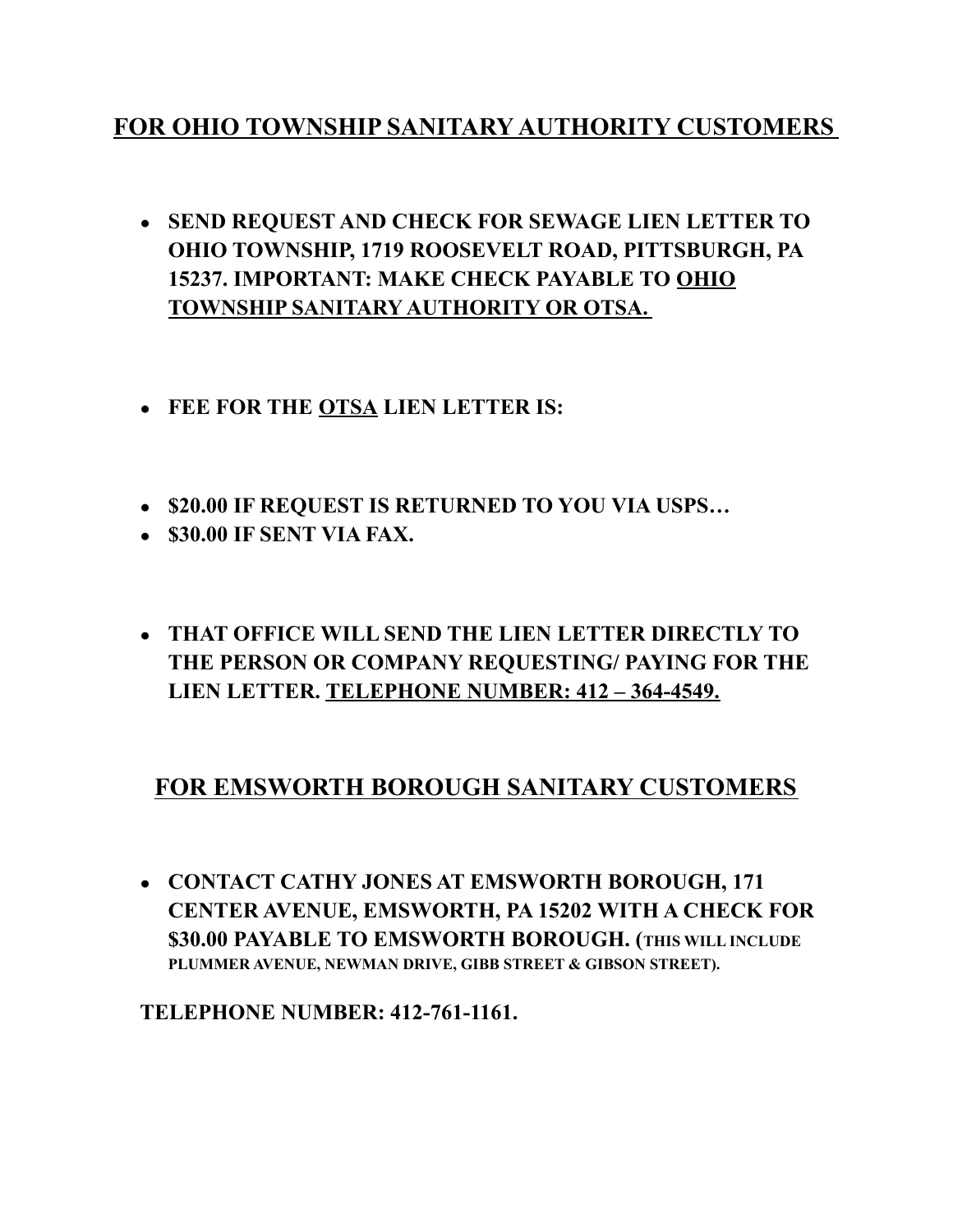## **FOR ALCOSAN CUSTOMERS**

● **FOR ALCOSAN CUSTOMERS SEND REQUEST AND CHECK FOR \$30.00 PAYABLE TO JORDAN TAX SERVICE, 102 RAHWAY ROAD, MCMURRAY, PA 15317-3349.**

**TELEPHONE NUMBER: 724-731-2300.**

### **WASTE MANAGEMENT**

# **FOR GARBAGE AND RECYCLING**

**THE FEE FOR THE LIEN LETTER IS \$15.00 PAYABLE TO WASTE MANAGEMENT. MAIL REQUEST WITH PAYMENT TO WASTE MANAGEMENT, ATTENTION: CHRISTINE, 625 CHERRINGTON PARKWAY, CORAOPOLIS, PA 15108.**

# **TAX CERTIFICATION REQUESTS:**

1. **CURRENT YEAR SCHOOL TAXES:**

**BERKHEIMER TAX ADMINISTRATOR**

**41 MACEK DRIVE**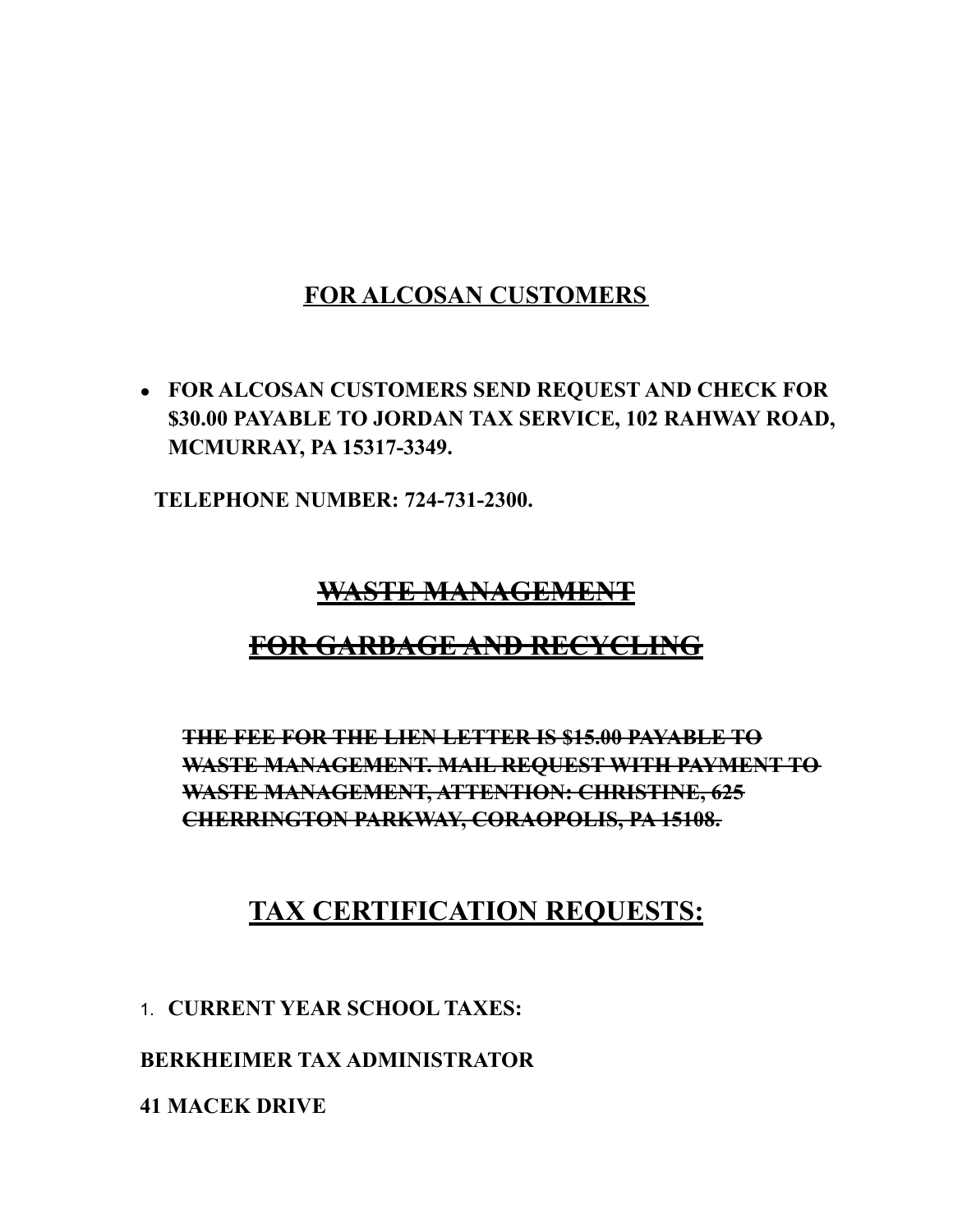**WALLACE BLDG, ROOM 109**

**PITTSBURGH, PA 15227**

**412-881-3075**

**\$20.00 made payable to Berkheimer Tax Administrator**

#### 2. **2010 through CURRENT YEAR TOWNSHIP REAL ESTATE TAXES**

**AND SEWAGE IF APPLICABLE:**

**JORDAN TAX SERVICE**

**102 RAHWAY ROAD**

**McMURRAY, PA 15317-3349**

**724-731-2300**

**\$30.00 made payable to Jordan Tax Service.**

#### 3. **ALL DELINQUENT SCHOOL TAXES – CALL FOR FEE**

**ANDREWS & PRICE**

**1500 ARDMORE BLVD. #506**

**WILKINSBURG, PA 15221**

**412-243-9700**

#### **SPECIAL NOTES:**

● **KILBUCK TOWNSHIP PAYS EMSWORTH BOROUGH A SURCHARGE FOR CUSTOMERS ON PLUMMER AVE, NEWMAN DRIVE, GIBB STREET AND GIBSON STREET. THIS FEE IS BASED ON THEIR QUARTERLY WATER CONSUMPTION.**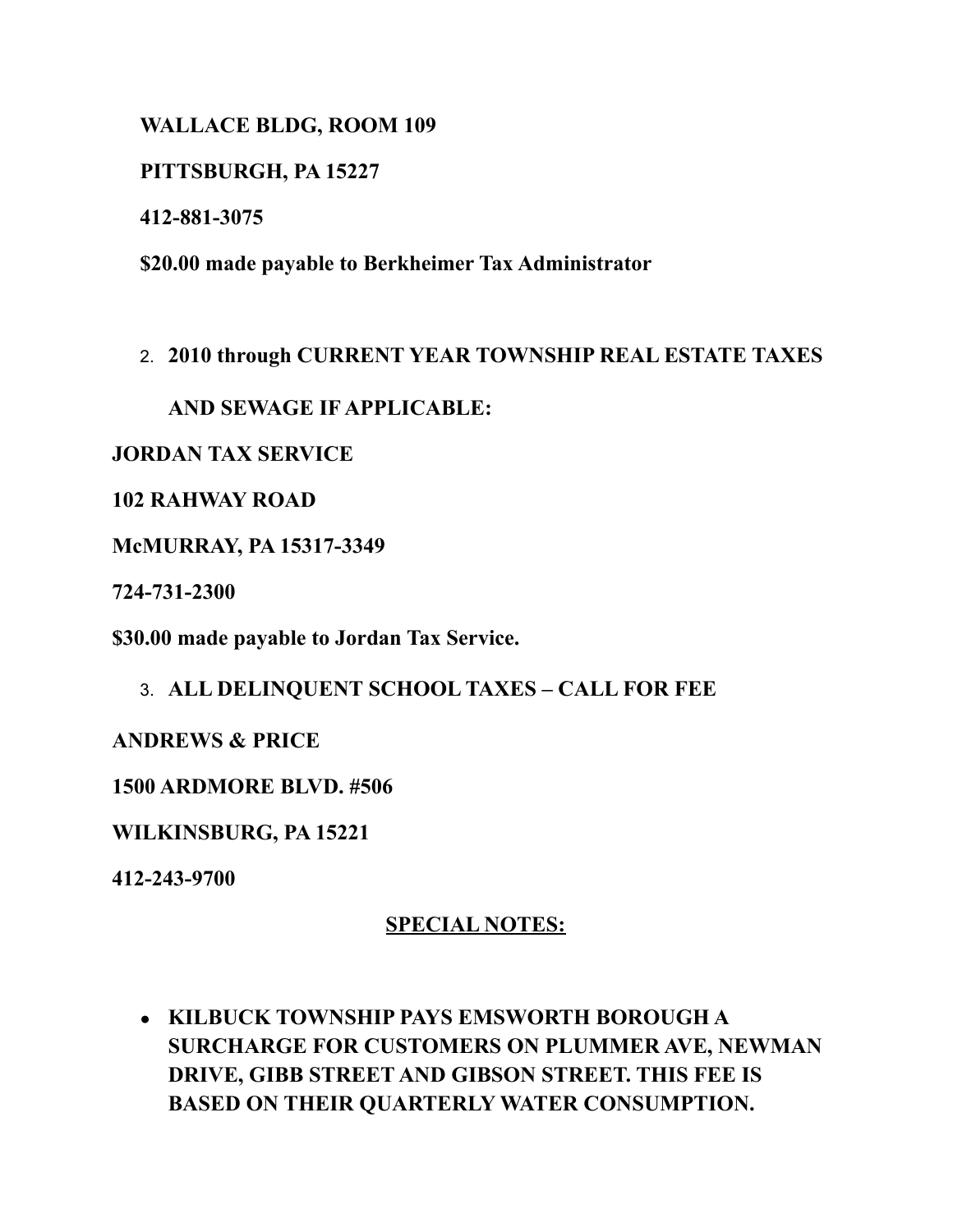● **KILBUCK TOWNSHIP PAYS BEN AVON BOROUGH A MAINTENANCE FEE CUSTOMERS ON (12) CRAWFORD ACRES, (8) WALNUT ROAD, AND (3) DICKSON AVENUE. SEWAGE IS BILLED AND PAID DIRECTLY ALCOSAN. DEQLINQUENT SEWAGE IS COLLECTED BY JORDAN TAX. PLEASE CONTACT JORDAN TAX FOR DELINQUENT SEWAGE AMOUNTS.**

## **REFINANCE**

- **YOU NEED A THREE (3) YEAR TAX CERTIFICATION FROM JORDAN TAX SERVICE, 102 RAHWAY ROAD, McMURRAY, PA 15317-3349. 724-731-2300. \$30.00 FEE PAYABLE TO JORDAN TAX SERVICE.**
- **YOU WILLALSO NEED A TAX CERTIFCATION FROM BERKHEIMER TAX ADMINISTRATOR, 41 MACEK DRIVE, WALLACE BLDG, ROOM 109, PITTSBURGH, PA 15227. 412-881-3075. 20.00 FEE PAYABLE TO BERKHEIMER TAX ADMINISTRATOR.**
- **YOU WILLALSO NEED TO CONTACT ANDREWS & PRICE FOR ANY DELINQUENT SCHOOL TAXES. 1500 ARDMORE BLVD. #506, WILKINSBURG, PA 15221. 412-243-9700. PLEASE CALL ANDREWS AND PRICE FOR FEE SCHEDULE.**